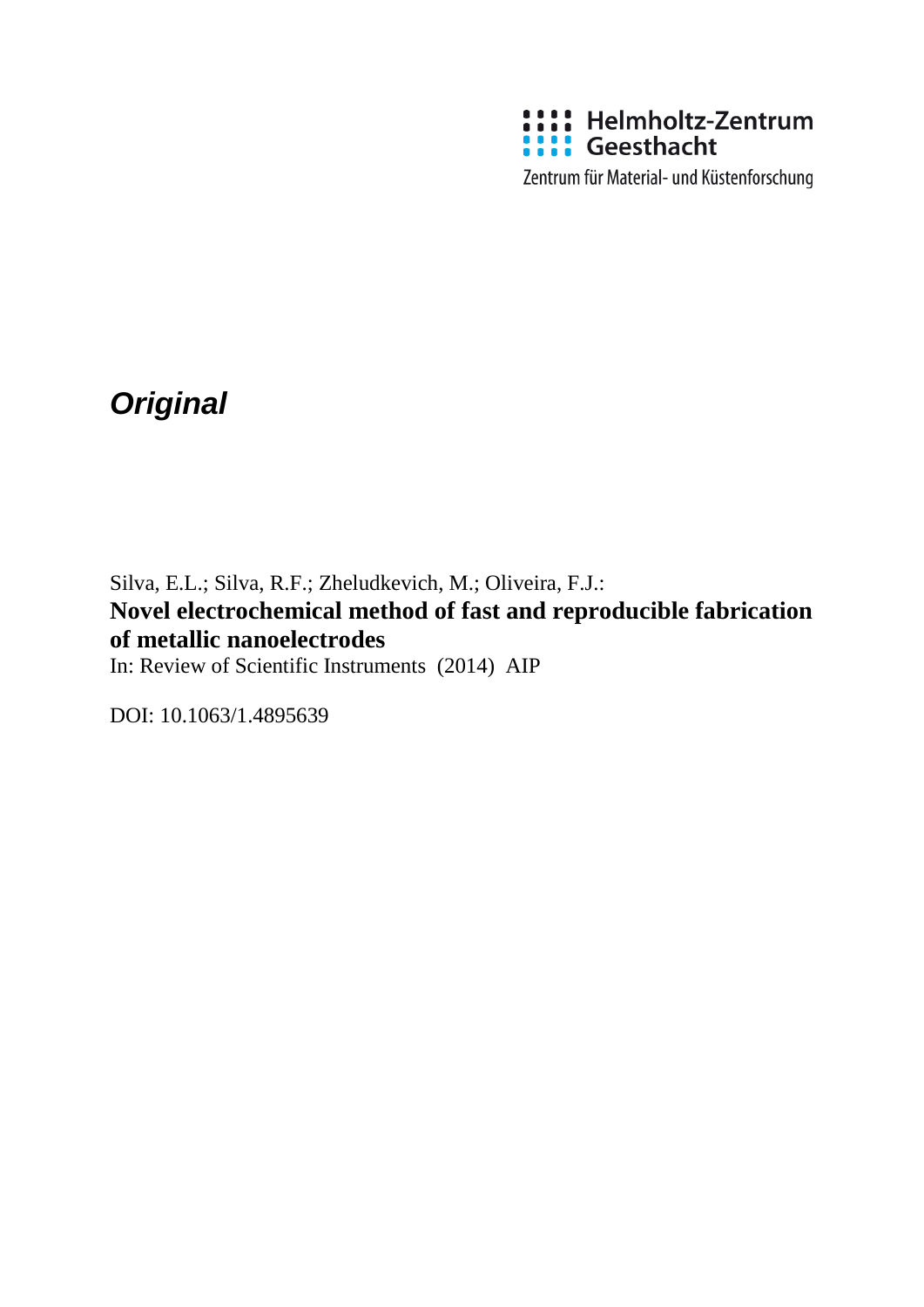

# **[Novel electrochemical method of fast and reproducible fabrication](http://dx.doi.org/10.1063/1.4895639) [of metallic nanoelectrodes](http://dx.doi.org/10.1063/1.4895639)**

E. L. Silva,  $1, a$ ) R. F. Silva, <sup>1</sup> M. Zheludkevich,  $1, 2$  and F. J. Oliveira<sup>1</sup>

<sup>1</sup>*CICECO – Department of Materials and Ceramics Engineering, University of Aveiro, Aveiro, Portugal* <sup>2</sup>*MagIC, Institute of Materials Research, Helmholtz-Zentrum Geesthacht, Max-Planck Str. 1, 21502 Geesthacht, Germany*

(Received 21 May 2014; accepted 29 August 2014; published online 18 September 2014)

A novel electrochemical wire etching method of fabrication of ultrasharp nanoelectrodes is reported. Tungsten wires can be sharpened to less than 10 nm tip radius in a reproducible manner in less than 1 min by using controllable hydrodynamic electrolyte flow combined with optimized electrochemical etching parameters. The method relies on the variations of the electric field at the surface of a metal wire, while the electrolyte solution is in motion, rather than on the ionic gradient generated in a static solution. *© 2014 AIP Publishing LLC*. [\[http://dx.doi.org/10.1063/1.4895639\]](http://dx.doi.org/10.1063/1.4895639)

# **I. INTRODUCTION**

Microprobes constitute very important tools when it is imperative to perform electrical or electrochemical operations in confined volumes of the microscale with minimum or no damage to the surrounding environment.

The fabrication of micro/nano probes has revolutionized the way research is done in various fields such as electroanalysis, biotechnology, medicine, imaging technology. The downsizing of metal wires to dimensions close to the atomic scale has enabled scientists to study micro- or even nano-scale volumes and greatly improve the ability to characterize such confined systems, whether the wires are used in their pure state or coated with another material. $1-5$  $1-5$  Microelectrodes are the key elements that made possible the development of relatively new electrochemical techniques, such as SECM (Scanning Electrochemical Microscopy) and SVET (Scanning Vibrating Electrode Technique), or imaging ones such as STM (Scanning Tunneling Microscopy). Through the use of microelectrode based techniques it has been possible to acknowledge fast reactions of the order of microseconds or less or even detect species in concentrations as low as a few ppb. $6-10$  $6-10$ 

From all the different fabricating methods for microelectrodes, the electrochemical etching of a metal wire is widely used for single microelectrodes. Although the fabrication of micro- and nanoelectrodes has been reported by many research groups, the method by which they are produced is generally quite similar: a metal wire is immersed in an electrolyte solution, centered in a ring, coil, or tube, which work as the counter electrode (CE). Alternatively, the wire is passed through a lamellae of electrolyte solution held by surface tension to the surrounding CE ring. Upon applying a certain voltage, the ionic concentration gradient at the meniscus in contact with the wire leads to its sharpening, according to Eqs. [\(1\)](#page-1-1) and [\(2\)](#page-1-2) for the case of tungsten.<sup>[11](#page-7-4)[–21](#page-7-5)</sup>

<span id="page-1-1"></span>Cathode reaction : 
$$
6H_2O + 6e^- \rightarrow 3H_2(g) + 6OH^-
$$
, (1)

<span id="page-1-2"></span>Anode reaction :  $W(s) + 80H^{-} \rightarrow WO_{4}^{2-} + 4H_{2}O + 6e^{-}$ , (2) Overall :  $W(s) + 2OH^- + 2H_2O \rightarrow WO_4^{2-} + 3H_2(g)$ .

Even though nanometric tip curvature radiuses and high aspect ratios can be obtained by such a procedure, it can be rather complex and the success rate for producing usable tips can be quite low in consequence of the many variables involved.<sup>[13,](#page-7-6)[22](#page-7-7)</sup>

Although the meniscus allows etching the wire to a pointed shape, many problems arise from using this configuration if extremely sharp tips are to be obtained in a reproducible manner. In a static configuration, the weight of the portion of wire below the etching zone strongly conditions the tip curvature radius. Moreover, if the system power is not turned off at the exact moment of the drop-of the sharp tip will become blunt due to over-etching.<sup>[21,](#page-7-5) [23,](#page-7-8) [24](#page-7-9)</sup> Furthermore, the positioning of the wire during the etching is critical and has a determinant influence in the shape, size, and quality of the sharp tip. In fact, even slight vibrations, such as sound vibrations will affect the quality of the tips. $24$  Avoiding these drawbacks might require a skilled operator and frequently the controlling systems are complex, because the current cut-off time strongly marks the difference between a good tip and a blunt tip.<sup>[13,](#page-7-6) [25](#page-7-10)</sup> Hence, although the existing electropolishing methods can provide metal tips with high quality, suitable for applications such as STM or AFM (Atomic Force Microscopy), the fabrication procedures tend to be highly sensitive to small modifications.

Here we report an alternative method in which the quality of the final tip depends exclusively on the parametric adjustment of all the components involved in the etching process does not require a fast or dedicated current cut-off circuit and allows the production of sharp metal nanotips in less than 1 min, in a reproducible manner.

# **II. EXPERIMENTAL**

A simple method for the fabrication of a sharp micro/nanotip is described. This can be accomplished by the

<span id="page-1-0"></span>a)Author to whom correspondence should be addressed. Electronic mail: [elsilva@ua.pt](mailto: elsilva@ua.pt)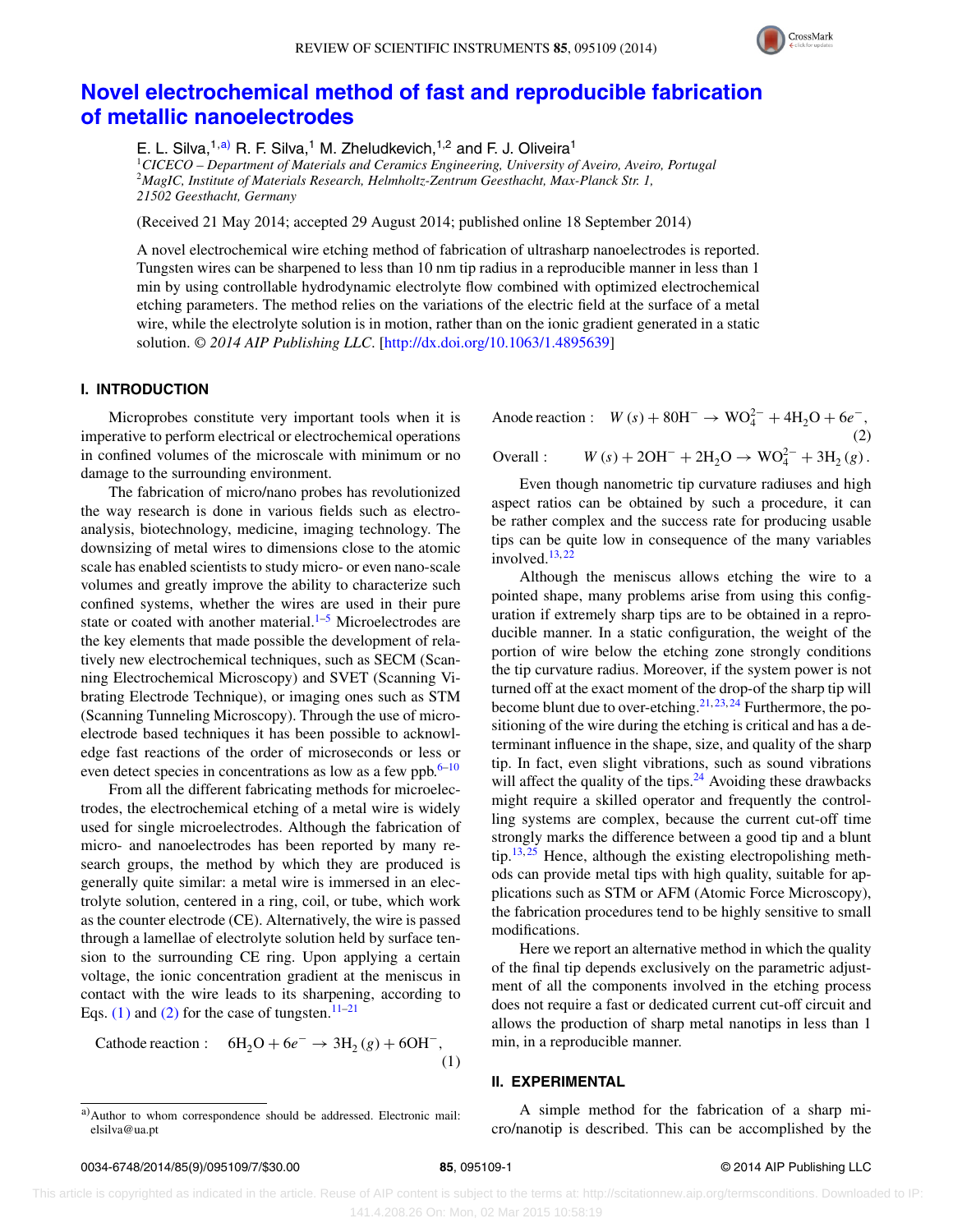<span id="page-2-0"></span>

FIG. 1. Electrochemical etching assembly, evidencing the etching mechanism (inset).

assembly of a wire etching device comprising 3 main elements: (i) a DC power source for generating an etching voltage for metallic material removal from the wire and consequent wire sharpening; (ii) an etching unit constituted by the wire to be etched, a counter electrode and an electrolytic fluid which closes the circuit between the wire and the electrode, providing the necessary chemical species to react with the wire to be electropolished and the physical mean to transport the etched material; (iii) a pump and a flow circuit where the electrolyte fluid is made to flow in order to close the circuit on the etching unit (Fig. [1\)](#page-2-0).

In this work, tungsten wires were used for demonstrating the performance of this novel electrochemical etching method. The counter electrode was also made of tungsten. Aqueous electrolyte solutions with various concentrations of NaOH from 0.5 to 4 M were used as etching fluid. A commercial pump (Boyu SP-700, China) with a flow capacity of 230l/h was used to provide the circular motion of the electrolyte solution. The constant flow of the electrolyte in a closed circuit has several advantages. The metal wire is not immersed in a static liquid, instead it is positioned in the center of a column of flowing electrolyte. By this system the electrochemical etching apparatus is greatly simplified and the shape, size, and quality of the metallic tips will be almost exclusively dependent on the electropolishing parameters and not on thorough operation details. The metal wire to be etched requires only to be aligned vertically at the center of the column of flowing electrolyte.

# **III. RESULTS AND DISCUSSION**

A device integrating this new electrochemical etching method is depicted in Fig. [1.](#page-2-0) The essence of the method is the absence of meniscus formation. In this traditional approach the electrochemical etching occurs due to the OH<sup>−</sup> ionic gradient that is formed at the meniscus between the metal wire and the electrolytic solution.

Instead, the suggested method is based on a reverse gradient compared to that observed at a meniscus. The etching procedure occurs in hydrodynamic conditions under an applied electric field. The ionic gradient driving the electrochemical etching occurs when voltage is applied to the system, as a consequence of the shape of the wire.

Taking a tungsten wire of 125 *μ*m diameter and optimized parameters, this method can reproducibly deliver nanoelectrodes as sharp as 10 nm tip curvature radius or less with aspect ratio up to 15:1 (Figs.  $2(a)$  and  $2(b)$ ) in less than 60 s (Fig.  $2(c)$ ). Accomplishing the fabrication of sharp tungsten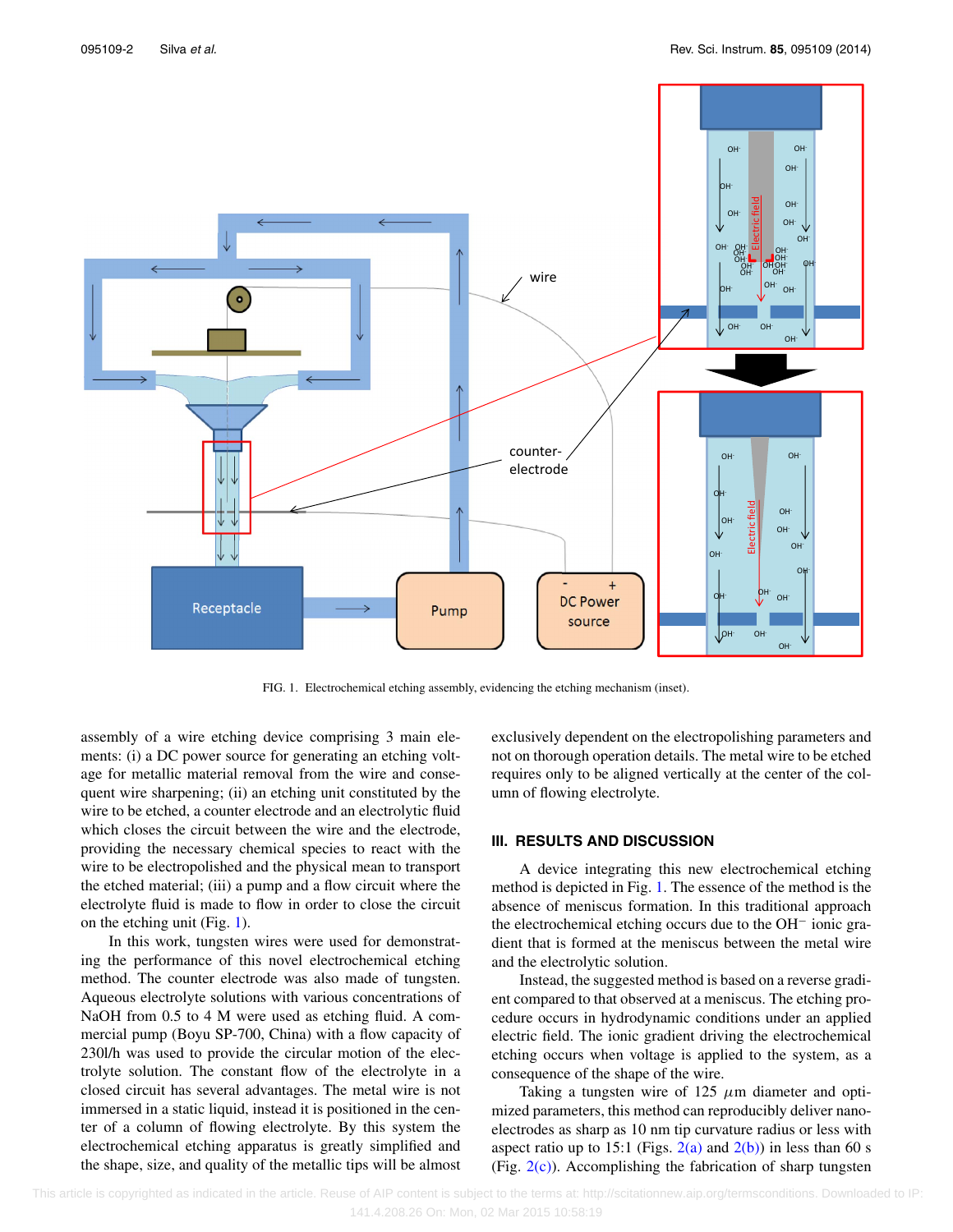<span id="page-3-0"></span>

FIG. 2. Electrochemical etching process showing (a) current-time dependence using 1 M NaOH and 30 V applied on the DC power source, and electrochemically etched tungsten nanowire in (b) low magnification and (c) high magnification.

wires of the micrometer or the nanometer scale by the following uncomplicated procedure: (1) alignment of the metal wire until it is well centered with the collecting funnel and with the counter electrode bellow; (2) adjustment of the distance between the wire and the counter electrode; (3) turning on the pump to activate the flow motion of the electrolyte solution; (4) turning on the DC power source previously set to the desired voltage (say 30 V), during the desired amount of time (say 50 s); (5) turning off the power source; (6) cutting the needed part of the wire to be used as an ultrasharp electrode; (8) restarting from (1) for another electrode.

<span id="page-3-1"></span>Since the method is based in a fluid in motion under the influence of an applied electric field, electrohydrodynamics must be considered. According to the Ohmic model, in the presence of a monovalent binary electrolyte which is fully dissociated with constant properties, the current density in a flowing electrolyte solution can be described by

<span id="page-3-2"></span>
$$
J = QKE - D\nabla Q + Q\nu, \tag{3}
$$

where  $Q$  is the charge density,  $K$  is the charge mobility,  $E$ is the electric field, D is the diffusion coefficient,  $\nabla$  is the gradient operator, and *ν* is the fluid velocity.[26](#page-7-11)

The first term on the right side of the equation is the drift current of the free charges which move with a velocity*KE* relative to the fluid. The second term is the molecular diffusion, which can be considered negligible in comparison to the externally applied voltage (the thermal voltage is 25 mV at room temperature), and the third term is due to convection, which makes the charge to move with the fluid. $^{26}$  $^{26}$  $^{26}$ 

TABLE I. Range of studied parameters used for electrochemical etching.

| Electrolyte concentration<br>(mol dm <sup><math>-3</math></sup> ) | Applied<br>voltage $(V)$ | Wire-electrode<br>distance (mm) | Wire<br>diameter $(\mu m)$ | Counter-electrode<br>diameter $(\mu m)$ | Etching<br>time(s) |
|-------------------------------------------------------------------|--------------------------|---------------------------------|----------------------------|-----------------------------------------|--------------------|
| 0.5                                                               |                          | 2                               | 125                        | 125                                     | 10                 |
| 1                                                                 | 10                       | 4                               | 250                        | 250                                     | 20                 |
| 2                                                                 | 20                       | 6                               |                            | 300                                     | 30                 |
| 3                                                                 | 25                       | 8                               |                            | 1000                                    | 40                 |
| $\overline{4}$                                                    | 30                       | 10                              |                            |                                         | 50                 |
|                                                                   | 40                       | 12                              |                            |                                         | 60                 |
|                                                                   |                          | 14                              |                            |                                         | 70                 |

 This article is copyrighted as indicated in the article. Reuse of AIP content is subject to the terms at: http://scitationnew.aip.org/termsconditions. Downloaded to IP: 141.4.208.26 On: Mon, 02 Mar 2015 10:58:19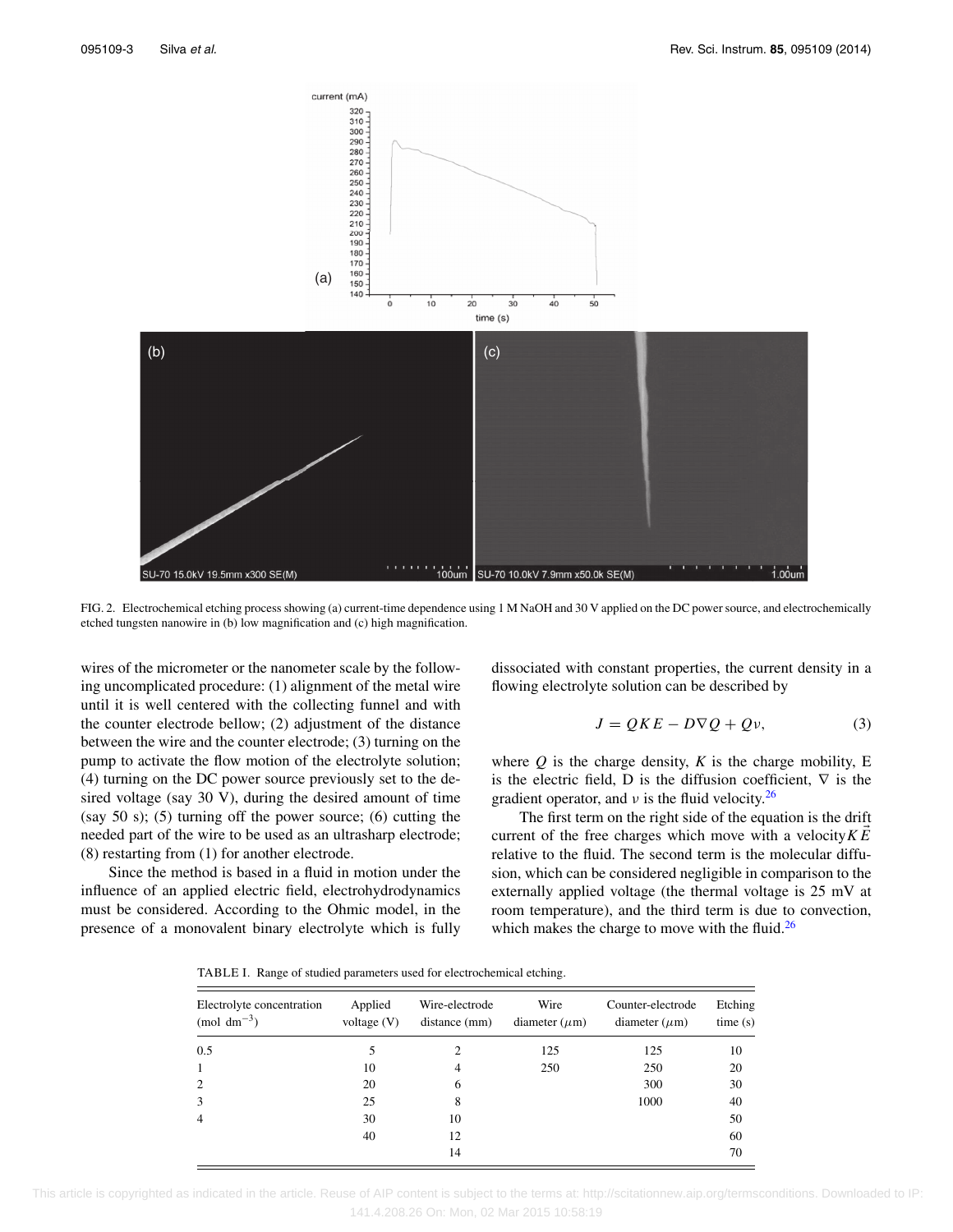<span id="page-4-4"></span>

FIG. 3. Effect of electrolyte solution concentration on the shape and surface morphology of the etched tungsten wires, evidencing large tip curvature, and low aspect ratio with (a) 0.5 M NaOH and high surface roughness with (b) 4 M NaOH.

Considering the Coulomb force alone, the equations describing the electrohydrodynamic movement result from the combination of fluid dynamics (Eqs.  $(4)$  and  $(5)$ ) and electrodynamics (Eqs.  $(6)$ – $(8)$ ),

<span id="page-4-0"></span>
$$
\nabla \cdot \nu = 0,\tag{4}
$$

<span id="page-4-1"></span>
$$
\frac{\partial v}{\partial t} + (\vec{v} \cdot \nabla)v = -\frac{1}{\rho} \nabla p + \frac{\mu}{\rho} \nabla^2 v + \frac{QE}{\rho},
$$
 (5)

<span id="page-4-2"></span>
$$
\nabla \cdot E = \frac{Q}{\varepsilon},\tag{6}
$$

<span id="page-4-6"></span>
$$
E = -\nabla \phi,\tag{7}
$$

<span id="page-4-3"></span>
$$
\frac{\partial Q}{\partial t} + (KE + v) \cdot \nabla Q = -\frac{KQ^2}{\varepsilon},\tag{8}
$$

where *E* is the electric field, *Q* is the charge density,  $\varepsilon$  is the permittivity,  $\phi$  is the electric potential,  $\vec{v}$  is the fluid velocity,  $\rho$  is the density,  $p$  is the pressure,  $\mu$  is the viscosity,  $K$  is the charge mobility, *t* is the time, and  $\nabla$  is the gradient operator.

Equations  $(4)$  and  $(5)$  ignore the compressibility of the fluid and describe its movement taking into account the viscosity and the electric field. Equations  $(6)$ – $(8)$  are the Maxwell equations accounting for the electrodynamics of charged molecules in the fluid. $26,27$  $26,27$ 

For perfect conductors (mercury, water) or perfect dielectrics (nonpolar liquids such as benzene), the electric stress is balanced by changes in the shape of the interface, and the Coulomb force is in the direction of the electric field. $^{28}$  Because low angle regions (e.g., edges, apexes) exhibit a higher density of electric field, they will be etched preferentially in relation to high angle regions. An auxiliary electrode positioned perpendicularly below the wire being electropolished, causes the shape of the resulting tip to be concordant with the vertical direction of the electric field.

Given the broad range of possible parametric combinations, a study was conducted based on the variation of each relevant parameter, regarding the device depicted in Fig. [1](#page-2-0) (Table [I\)](#page-3-1).

# **A. Effect of electrolyte concentration, applied voltage, and wire-CE distance**

Considering NaOH as a well-suited electrolyte for the electropolishing of tungsten wires, the effect of its concentration was studied in the range of  $0.5-4$  M.<sup>[29–](#page-7-14)[31](#page-7-15)</sup> The concentration of 1 M was considered to be optimal because it ensures a good balance between tip curvature radius and surface roughness. Lower concentrations contributed to a higher tip curvature radius and lower aspect ratio, while stronger electrolytes tend to yield higher surface roughness (Fig. [3\)](#page-4-4).

Similar effects were found for the voltage applied between the wire and the counter electrode. A voltage of 30 V in the DC power source was considered to be optimal for the etching process. With lower voltage there is a tendency for the curvature radius of the tip to be larger, whereas with higher voltage the surface of the etched wire tends to exhibit higher roughness and higher number of imperfections (Fig. [4\)](#page-4-5).

<span id="page-4-5"></span>

FIG. 4. Effect of applied voltage on the shape and surface morphology of the etched tungsten wires for (a) 5 V and (b) 40 V.

 This article is copyrighted as indicated in the article. Reuse of AIP content is subject to the terms at: http://scitationnew.aip.org/termsconditions. Downloaded to IP: 141.4.208.26 On: Mon, 02 Mar 2015 10:58:19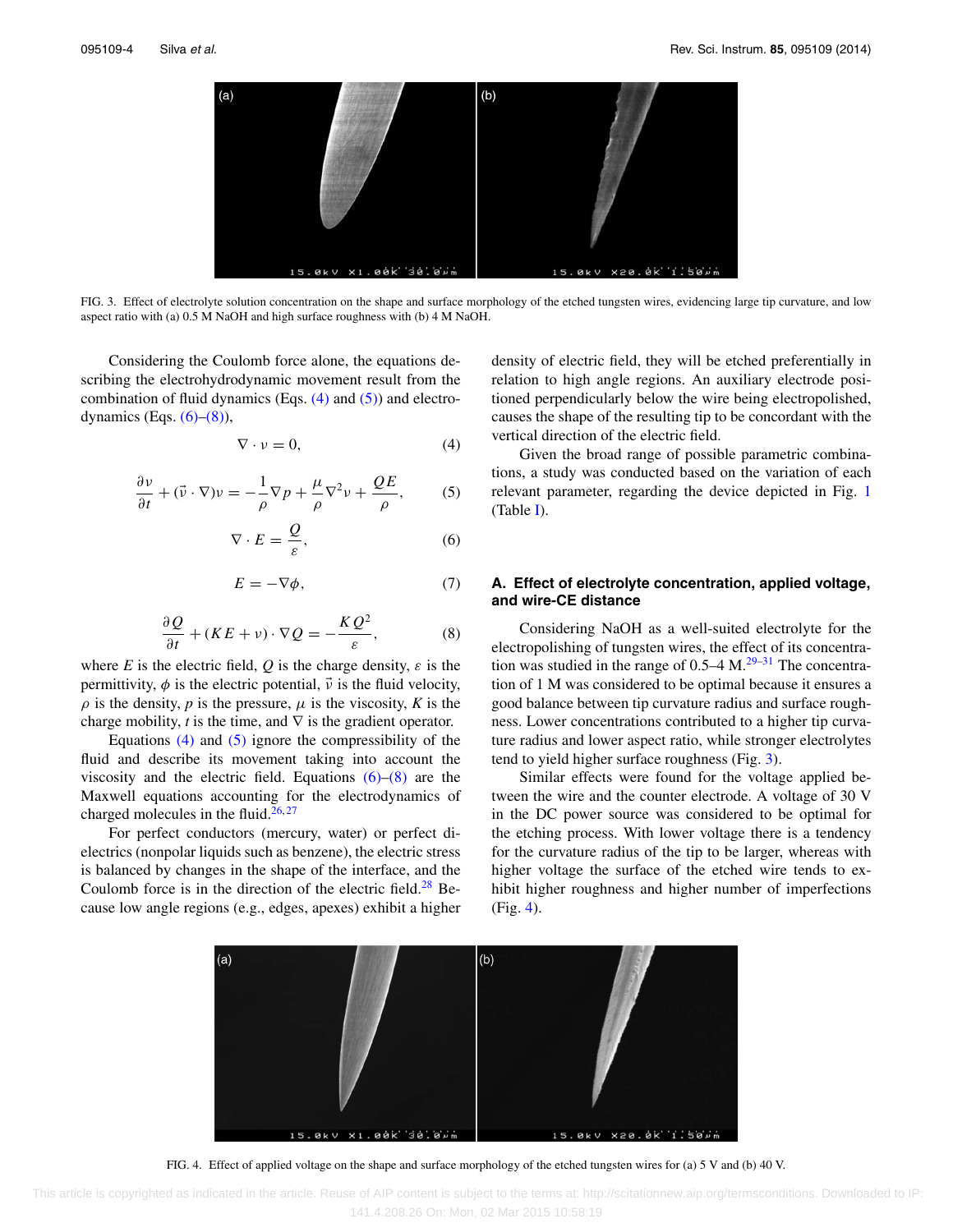<span id="page-5-0"></span>

FIG. 5. Effect of the wire-counter electrode distance on the shape and morphology of the electrochemically etched tungsten wires for (a) 2 mm and (b) 14 mm.

The potential gradient determining the electric field (Eq. [\(7\)\)](#page-4-6) depended on the distance between the wire and the counter electrode. Distances of 2–14 mm between both were tested. A distance of ∼4 mm was found to provide the best results. Lower distances yield tips with larger curvature radius and higher distances will promote the appearance of a less smoother surface with possibly compromising defects (Fig. [5\)](#page-5-0).

The electrolyte concentration, applied voltage, and wire-CE distance can be associated with the electric field characteristics by Eqs.  $(6)$ – $(8)$ . The variations in charge density and potential gradient induced by these parameters will determine the rate of metal removal occurring during the etching procedure. Moreover, the correlation of charge density with charge mobility and fluid velocity, considered in Eq. [\(8\),](#page-4-3) can be used to relate the local progress of the anodic and cathodic reactions (Eqs.  $(1)$  and  $(2)$ ) with the microstructural modifications occurring at the surface being etched, which will determine the balance between sharpness and roughness of the wires. Depending on the current density, metal removal from the surface of the wire can occur more selectively or more uniformly, for which the nomenclatures of etching and polishing have been ascribed, respectively. The selection of an adequate current regime is important in order to ensure that metal removal occurs homogeneously, avoiding the high energy regions (defects, grain boundaries) to be excessively attacked. $25$ 

#### **B. Effect of etching time**

Etching periods of 5–70 s were studied keeping the remaining conditions constant. Time is a very important variable because the electrochemical etching is preceded

<span id="page-5-1"></span>

FIG. 6. Tungsten wires during etching in 1 M NaOH with 30 V applied voltage showing (a) oxide still present on the surface of the wire after 30 s; (b) wire without oxide after 10 extra-seconds of etching.

by the non-electrochemical dissolution of tungsten trioxide  $(WO<sub>3</sub>)<sup>25</sup>$  $(WO<sub>3</sub>)<sup>25</sup>$  $(WO<sub>3</sub>)<sup>25</sup>$  which is the most stable tungsten oxide and is always present in a thin layer at the metal surface,

$$
WO3(s) + OH- \rightarrow HWO4-(aq),
$$
 (9)

$$
HWO_4^-(aq) + OH^- \to WO_4^{2-}(aq) + H_2O.
$$
 (10)

The progression of this reaction can be seen in Figures  $6(a)$  and  $6(b)$ , showing tungsten wires etched for 30 and 40 s, respectively, keeping all other parameters constant. In Fig.  $4(a)$ , after 30 s of etching the surface of the wire still presents a visible pattern resulting from the remaining oxide at the surface. After a few seconds, no oxide remains as it can be seen by the difference in the surface morphology shown in Figs.  $6(a)$  and  $6(b)$ . Hence, after removal of most of the oxide at the surface of the wire the etching rate will be faster, as will be reduction in the wire length. The necessary etching time will also depend on the electrolyte concentration and the flow rate of the pump because they determine the instant concentration of OH<sup>−</sup> available at the surface of the wire. From the third term of Eq.  $(3)$ , it can be seen that higher fluid velocity will also yield higher current density. Considering a constancy of parameters during etching, varying these two parameters will also influence the quality and size of the tip. With 50s etching time, according to the conditions in Table  $II$ , the wire can be reproducibly sharpened down to a tip radius of less than 50 nm. Longer electropolishing periods do not implicate compromising the tip radius and tend to yield higher aspect ratio. An electropolishing time of 50 s was found to be optimal, considering that the rate of tips per hour is also important.

<span id="page-5-2"></span>TABLE II. Optimized wire etching conditions, adequate for producing nanowires.

| Electrolyte<br>concentration<br>$\text{(mol}\,\text{dm}^{-3}$ ) | Applied<br>voltage<br>(V) | Wire-<br>electrode<br>distance<br>(mm) | Wire<br>diameter<br>$(\mu m)$ | Counter-<br>electrode<br>diameter<br>$(\mu m)$ | Etching<br>time(s) |
|-----------------------------------------------------------------|---------------------------|----------------------------------------|-------------------------------|------------------------------------------------|--------------------|
|                                                                 | 30                        | 4                                      | 125                           | 250                                            | 50                 |
|                                                                 |                           |                                        |                               | 300                                            |                    |
|                                                                 |                           |                                        |                               | 1000                                           |                    |

 This article is copyrighted as indicated in the article. Reuse of AIP content is subject to the terms at: http://scitationnew.aip.org/termsconditions. Downloaded to IP: 141.4.208.26 On: Mon, 02 Mar 2015 10:58:19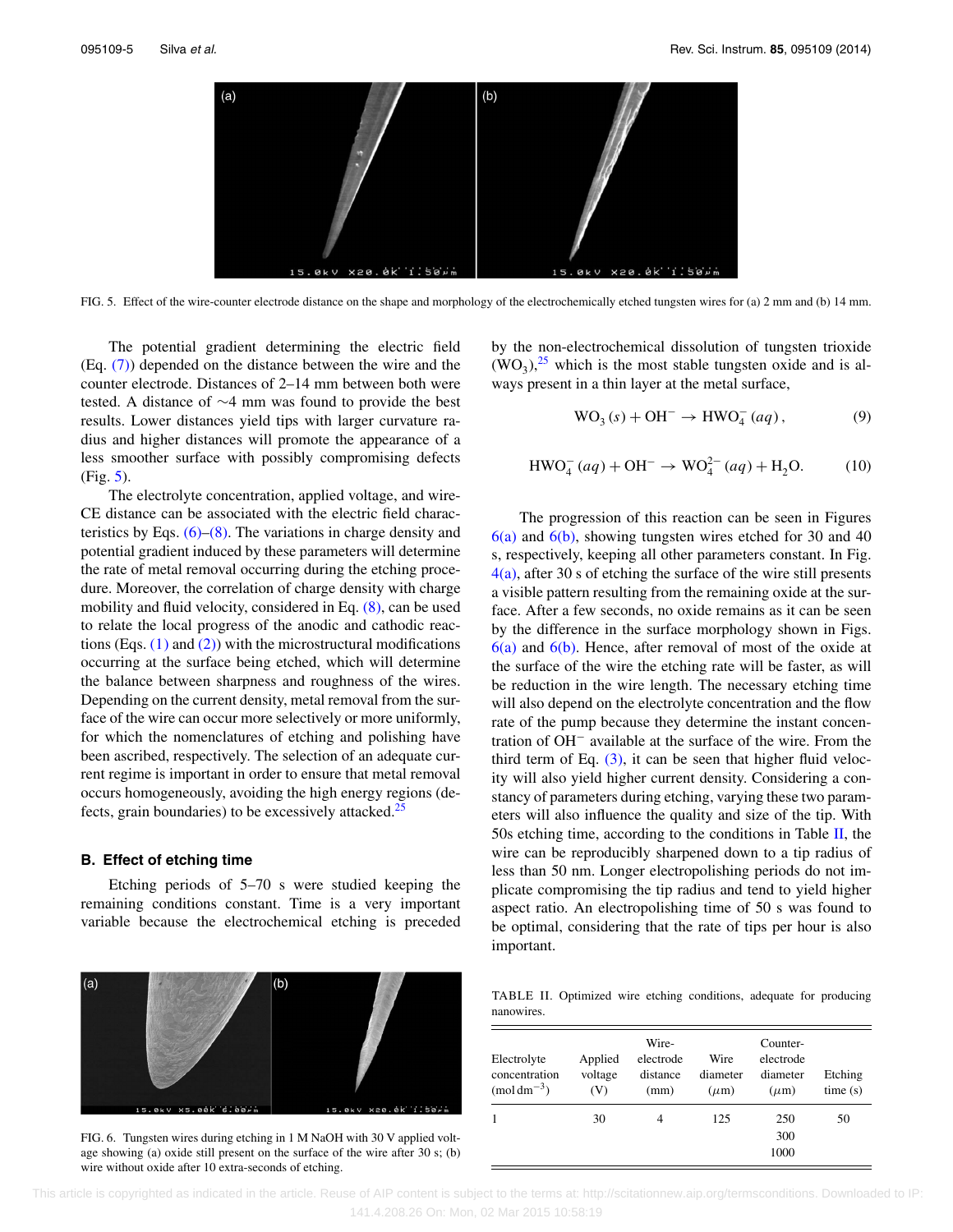<span id="page-6-0"></span>

FIG. 7. Effect of counter electrode diameter: the electrical field between the wire and the counter electrode becomes increasingly more stable for larger CE diameters.

### **C. Effect of the auxiliary electrode diameters**

The diameter of the auxiliary electrode was found to be perhaps the most critical parameter if tips of the nanoscale are to be produced reproducibly. The smaller the ratio between the diameters of the wire to be etched,  $d_w$ , and the counterelectrode,  $d_{ce}$ , the more reproducible becomes the fabrication of nanotips. We verified that by using a ratio  $d_w/d_{ce}$ *<* 0.5, more than 60% of the tips would exhibit a curvature radius with less than 50 nm. This is because the electric field becomes more stable. As the electrolyte solution flows, the wire will tend to oscillate, which causes instability of the electric field and the hydrodynamic regime. Considering a sufficiently wide column of flowing electrolyte, smaller  $d_w/d_{ce}$  ratios will reduce the probability of the wire oscillating outside the zone of action of the vertical electric field (Fig. [7\)](#page-6-0).

The ratio between the diameter of the column of flowing electrolyte solution,  $d_{\text{fes}}$ , and the diameter of the counter electrode was found to be also important in the presented device configuration since as  $d_{ce}$  approaches  $d_{fes}$ , the electrolyte solution will tend to increasingly splash to the sides as it hits the counter electrode causing significant turbulences.

By adopting the conditions indicated in Table  $II$ , we have produced the nanosharp wires shown in Figures  $8(a)$ ,  $8(b)$ , and [8\(c\)](#page-6-1) with counter electrode diameters of 250, 300, and  $1000 \mu m$ , respectively.

Perhaps the best part of the method is depicted in Figure [9,](#page-6-2) where a collection of bad quality etched wires is shown, still exhibiting high aspect ratio and tip curvature in the 50–100 nm range.

Although this work was focused on the etching of tungsten wires, further applicability of this method may be found for metals forming a passive film, using electrolytes which lead to partial dissolution of this layer. As demonstrated this method can be implemented with very basic instrumentation

<span id="page-6-1"></span>

FIG. 8. W tips electrochemically etched following the conditions from Table [II,](#page-5-2) with a CE diameter of (a) 250, (b) 300, and (c) 1000 *μ*m.

and with either manual or automatic control. The applicability of sharp tungsten wires produced in this way has been demonstrated with CVD diamond coatings for scanning probe electrochemical measurements. $3,32$  $3,32$ 

<span id="page-6-2"></span>

FIG. 9. W etched tips with bad quality, still showing adequate surface morphology and near-nanoscale dimensions.